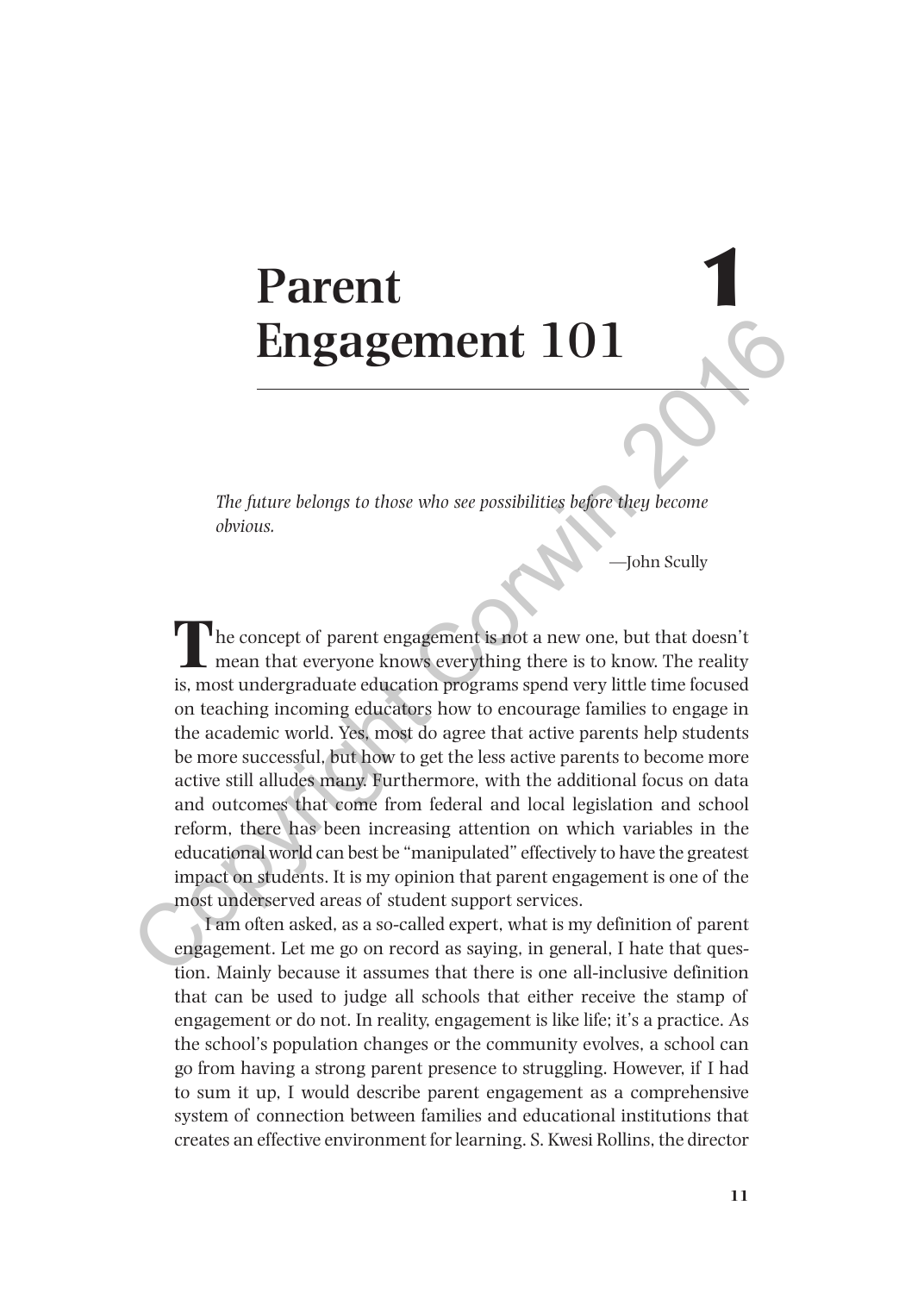of leadership programs at the Washington-based Institute for Educational Leadership, described the two categories of successful engagement practices as "consistent activities that build trust between educators and parents/families; and activities linked to learning that boost the capacity of parents/families to both understand and support their children's learning goals and expectations" (as cited in Rubin, 2015, para. 11). Using this as a springboard, we can acknowledge that engagement must

Parent engagement is a comprehensive system of connection between families and educational institutions that creates an effective environment for learning.

be addressed and assessed in a multifaceted approach.

Looking at the educational system, there are very polarizing views of what "good" parent engagement looks like. People don't always agree on how it is created, monitored, or

enhanced. In one setting, parents who check e-mail once a week and donate to the school fundraiser might be seen as engaged. In another setting, parents may feel that they are disinterested if they are not in the building once a week. Though differences in opinion are not uncommon, let's take a brief walk down memory lane with respect to the legislative history of parent engagement to get a general idea of the expectations as our federal government sees them.

Beginning in 1965 with the passage of the Elementary and Secondary Education Act, we were given the Title I portion of the bill (U.S. Department of Education, 2004). This bill addressed the need for improvement in academic achievement of the "disadvantaged," and parent *involvement* became a topic for discussion. The language of the act specified requirements for schools in regard to what interventions they were to introduce for students from low-income families. The exact goal for parent involvement comes from Section 1001, which requires schools to "afford parents substantial and meaningful opportunities to participate in the education of their children" (U.S. Department of Education, 2004, sec. 1001, para. 12). Let the vagueness of that sink in for a moment. The school only really needs to provide an *opportunity* to participate. There is no mention about quantifying "substantial and meaningful," no details about what participation looks like, and, what most educators will quickly note, providing opportunities for participation has very little to do with actually *getting* parents to participate. Using this as a spring<br>poard. we can be addressed and assessed in a motivation and the completion<br>in the connection and multifaceted approach.<br>
Cooking at the educational system of connection in the correlation<br>
tends of

In 2001, with the passage of the No Child Left Behind Act, the mandate for engagement was expanded to include any schools who were failing to make adequate yearly progress, regardless of the financial resources of the student body (U.S. Department of Education, 2002). Requirements under this act include a jointly created formalized parent engagement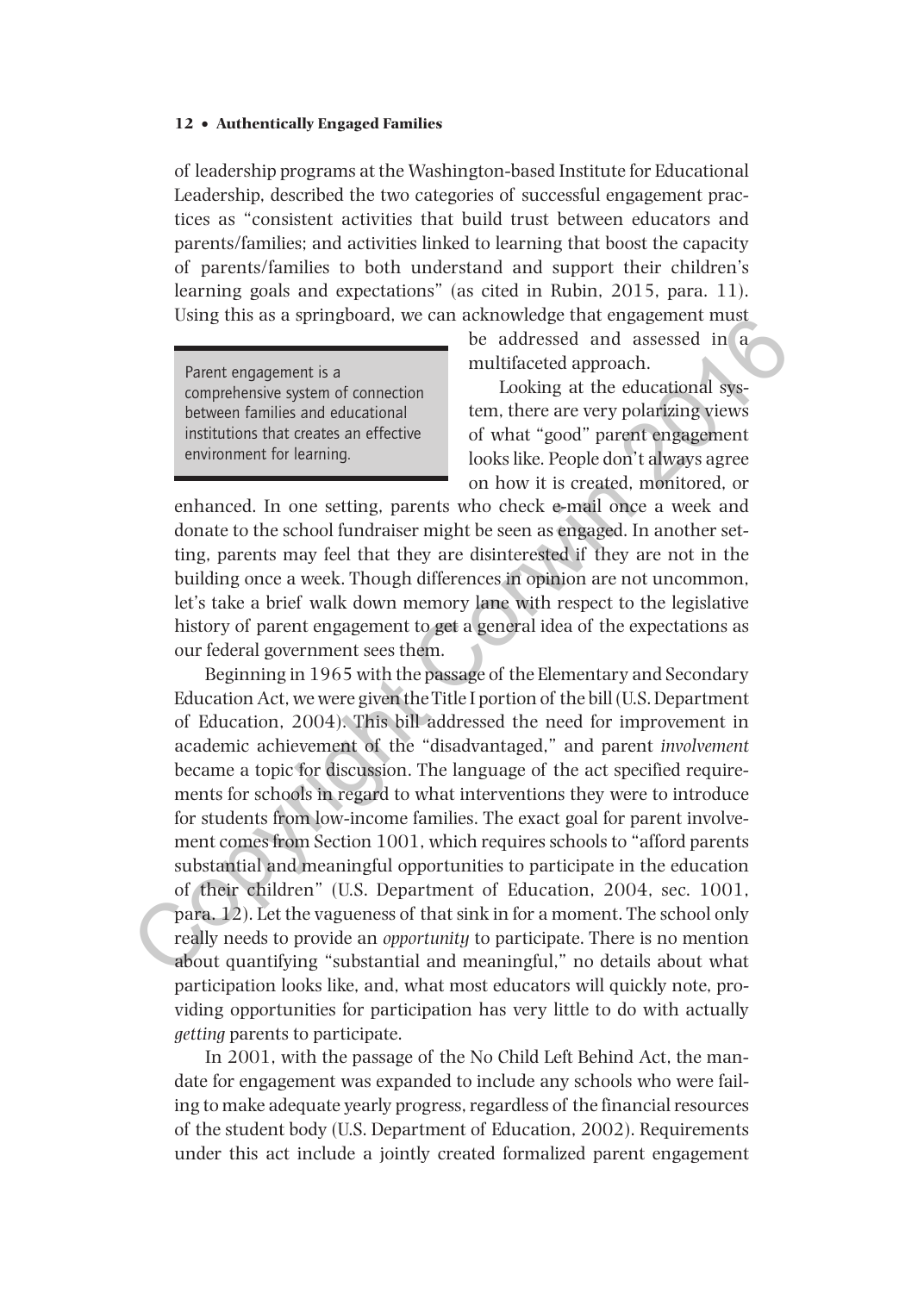plan, which must be distributed to parents. Federal legislation also provides a penalty for failing to provide proper opportunity and tools to parents.

In the last five years, an increasing number of states have also begun recognizing schools that are more successful at creating "family-friendly" environments. These states, including my home state of Indiana, have created programs that recognize the best and the brightest rather than holding schools accountable for not meeting the standard. Although funding is not necessarily linked to the classification, schools can gain valuable data through the process and ultimately should be able to expect better outcomes.

These state-sponsored initiatives seem to be directly in-line with federal opinion, given the passage of the Every Student Succeeds Act of 2015, which essentially replaces No Child Left Behind. The focus on parent and family engagement is still a primary area for schools to devote attention when seeking to promote the educational advancement of all students. Many of the constructs, with regard to parent and family engagement, are consistent with No Child Left Behind; however, with terms such as "meaningful" and "evidence-based," there is particular attention to incorporating parents as key stakeholders and tracking data linked to engagement.

# **ENGAGEMENT/INVOLVEMENT/PARTICIPATION**

I don't remember when I decided parent engagement was my thing. Going back as far as I can remember, from my time working alongside my parents, serving breakfast, lunch, and sometimes dinner to hungry children in our church, all the way to my first days as a school counselor, I knew that empowered parents make things better for their children and teachers. But when I began looking for information, I found that the research and practice of these topics sometimes leaves too much up for interpretation. For instance, when researching parent "engagement," you will find that the language can be confusing in and of itself. Although the most customary term to be used now is engagement, many educators still use the term "involvement." nouting scrooms accountable for not meeting the standard. Authough funding is not necessarily linked to the classification, schools can gain valuable data through the process and ultimately should be able to expect better

I like to be clear and use language that gives life to what I am trying to express. Looking at the *Merriam-Webster Collegiate Dictionary*, we find a definition of engagement that is "emotional involvement or commitment." Involvement, on the other hand, is the "condition of being involved or participating in something" (Engagement, 2015). I liken that difference to a romantic relationship. If one is simply involved, the connotation is casual. However, the idea of an engagement is more formal or consistent.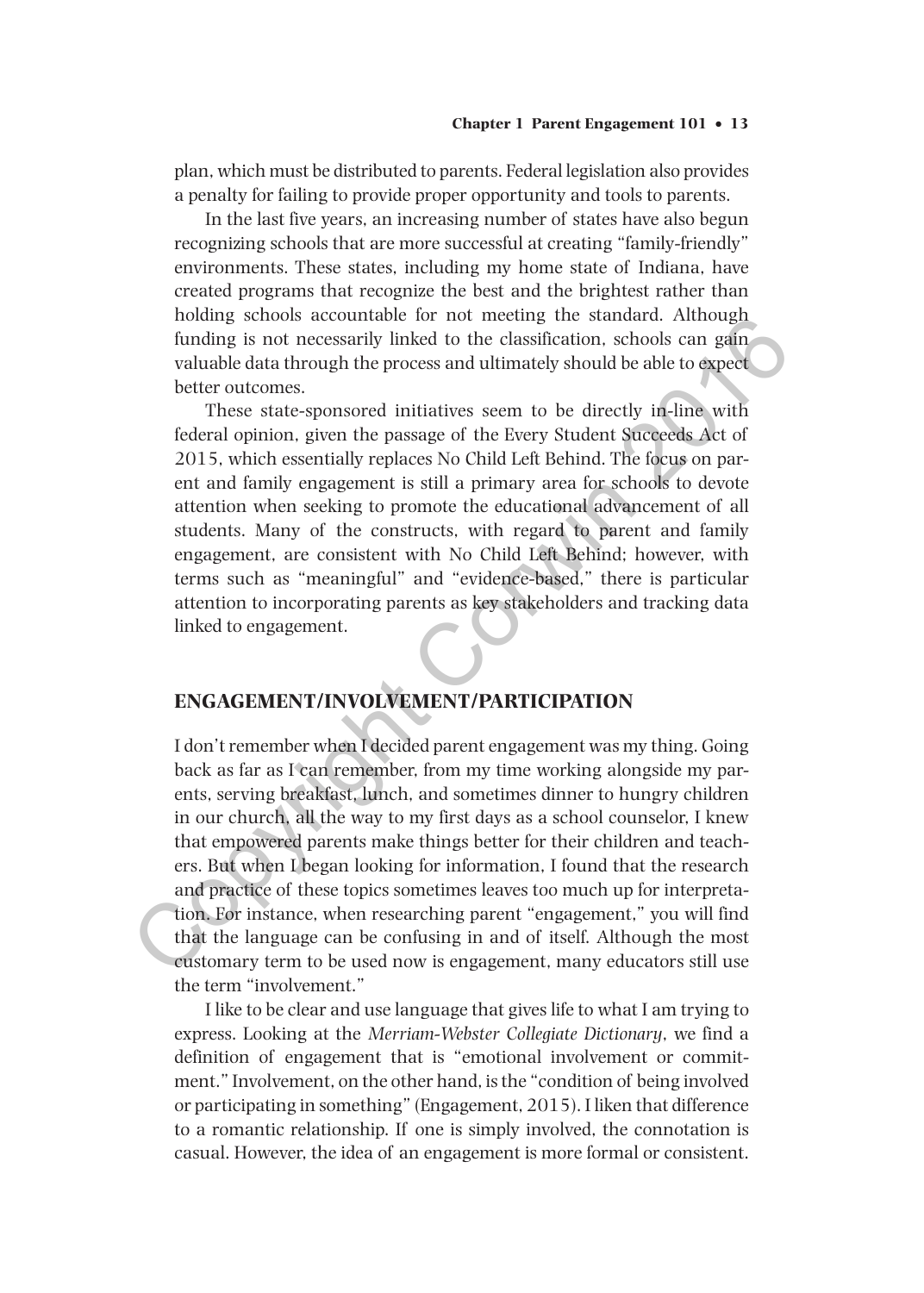In her book *Everyday Engagement*, Katy Ridnouer described the process of engaging students as the moment when they are "involved in activities that spark a desire in them" (Ridnouer, 2011, p. 11). My definition of authentically engaging families involves a similar view. Beyond expecting parents to just participate in school-sponsored activities, the goal is to move toward a shared passion for supporting children. I like to say if we are doing it well, parents will feel **competent**, **compelled**, and **committed** to supporting the emotional, academic, and physical development of their children. Table 1.1 shows a chart with examples of how you can comparatively view traditional levels of parent activities to determine the level of engagement.

This is often in stark contrast to what traditional schools define as engagement. Michael Lawson, professor, researcher, and advocate for strong parent involvement in school reform, notes that most schools hold a "school centric" definition of engagement, which basically asks the question, "How can parents support schools and teachers?" (Lawson, 2003). This is likely based on the research that supports the significant positive impact school-focused activities can have on student outcomes, which is strong. Statistically speaking, regardless of socioeconomic, racial, or ethnic background, when parents engage in activities that support the school, children do better (Lawson & Alameda-Lawson, 2012). orgy it was the particular competent. Competion, and **commuted**<br>to supporting the emotional, academic, and physical development of their<br>children. Table 1.1 shows a chart with examples of how you can com-<br>paratively view t

Unfortunately, many schools are finding it increasingly difficult to keep substantial attendance at events, beyond a consistent core group of parents. Often, this group has the resources and tools that would likely

|  | <b>Participation</b>                                        | <b>Involvement</b>                                                                         | <b>Engagement</b>                                                                                          |  |
|--|-------------------------------------------------------------|--------------------------------------------------------------------------------------------|------------------------------------------------------------------------------------------------------------|--|
|  | Parents regularly<br>attend events                          | Parents plan events                                                                        | Parents and staff use pertinent<br>data to decide on interventions and<br>events                           |  |
|  | Parents receive and<br>review teacher<br>communication      | Parents share and act<br>upon information with<br>children                                 | Parents have two-way<br>communication with schools.<br>advocating for needs and receiving<br>responses     |  |
|  | Parents volunteer in<br>school activities<br>when requested | Parent volunteers<br>regularly seek<br>opportunities to donate<br>time, services, or goods | Parent volunteers feel connected to<br>school and equally partnered with<br>staff                          |  |
|  | Parents receive<br>notice of school<br>decisions            | Parents receive notice<br>of meetings to discuss<br>decisions                              | Parents are regularly included<br>in all levels of decision<br>making, from discovery to<br>implementation |  |

| Table 1.1 Participation/Involvement/Engagement Comparison |
|-----------------------------------------------------------|
|                                                           |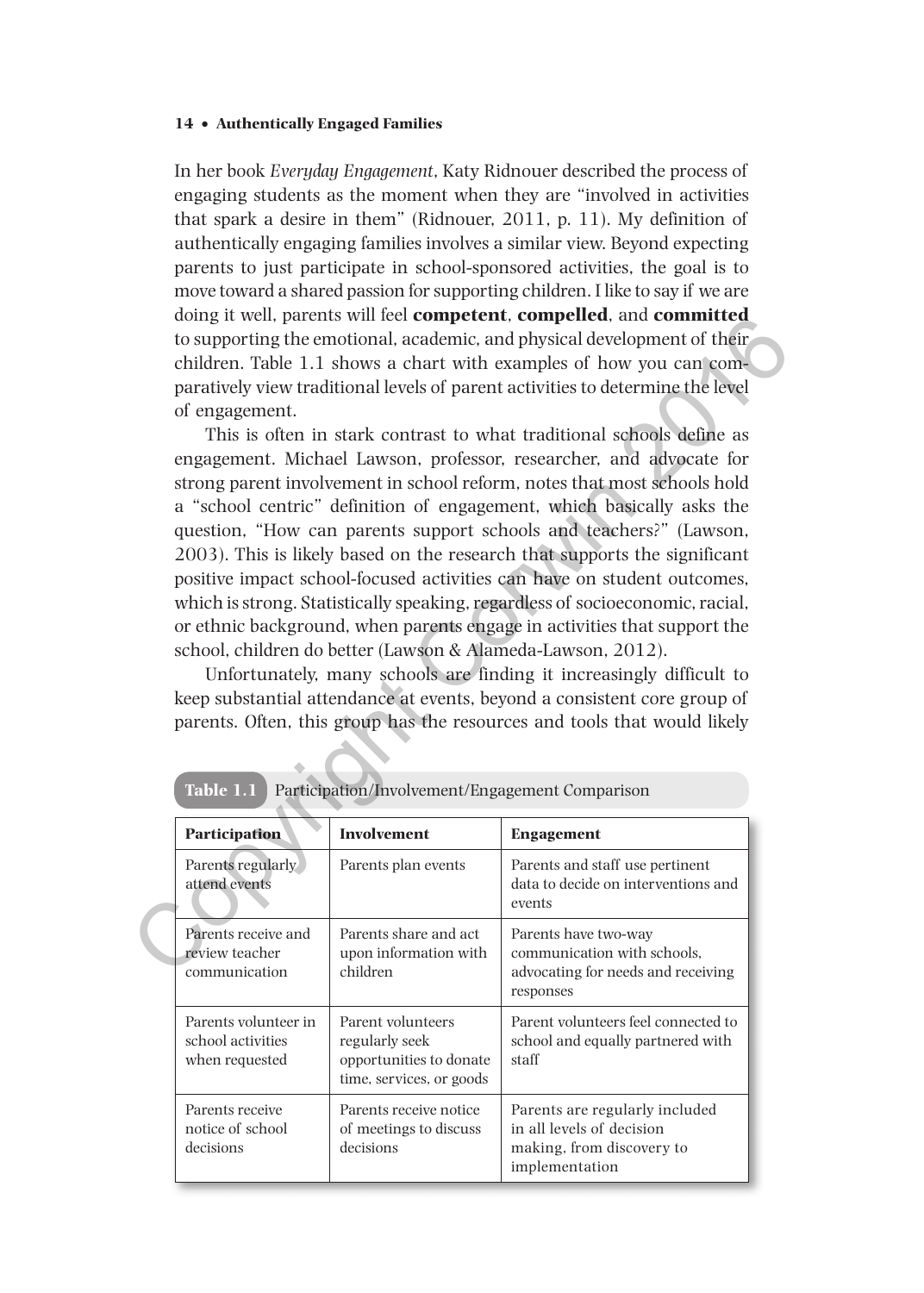lead to them being successful either way. When trying to reach families who are less frequent attendees, schools struggle, finding that there are many barriers to successful implementation. When parents are drawn to attend, the transfer of information is not as seamless as one would hope. Parents may not get what they need, or schools may struggle to present tools and strategies in a clear and concise manner and parents may feel less equipped to use the information that they do receive.

I'll give the example of a recent back-to-school ice cream social I attended. You know the type. Teachers have been frantically prepping classrooms and professionally developing for weeks; they are tired, eager, anxious, and overwhelmed, and at 6 p.m. they are to put on happy faces and greet whoever walks into the room hoping to ease those first-day jitters. Parents rush from work to pick up kids, find parking spaces, stand in line waiting for the doors to be opened, sign in at the front door, and check "the list," which tells the kids which class they will be in for the year. If you, like myself, have more than one child, you try and remember all the names and make your way from room to room to be met with supply lists, get-to-know-me activities, and student info cards. When it's all said and done, you meet in the cafeteria for an ice cream sandwich before you rush home to complete dinner or ess equiped to use the minomaton tratter (are on eccente.<br>
TII give the example of a recent back-to-school ice reaam social I<br>
attended. You know the type. Teachers have been frantically prepping class-<br>
rooms and professi

whatever other activities you have for the evening. Sound familiar?

Before you reach me on Facebook and share with me your glorious stories of ice cream social success, hear me out. I have no problem at all with these types of events, which If we are doing it well, parents will feel competent, compelled, and committed to supporting the emotional, academic, and physical development of their children.

we will discuss later in the book, and yes, they absolutely can have a place in your overall parent engagement plan. However, realistically, are these parents *engaged* or simply *involved*? Going back to our working definitions, we could easily say that they are participating and maybe they interact with the teacher enough to qualify for being involved, but it's a far cry from creating lasting emotional commitment. Is it possible to build upon these events and create relationships that are lasting? Sure it is. But that takes consistency and a plan, which unfortunately we may not always have.

A bigger dilemma still is the parents who may never step foot on the school soil or who will only do so when there is a problem: parents who come to sporting events but miss parent teacher conferences, or those who verbalize commitment but lack follow-through. Effectively engaging all families takes into account that the richness of relationship has multiple levels of connection woven together like a beautiful fabric. When we focus on creating this type of relationship, we are more likely to make the type of impact that will lead to sustainable success and less likely to wear ourselves out on ineffective activities.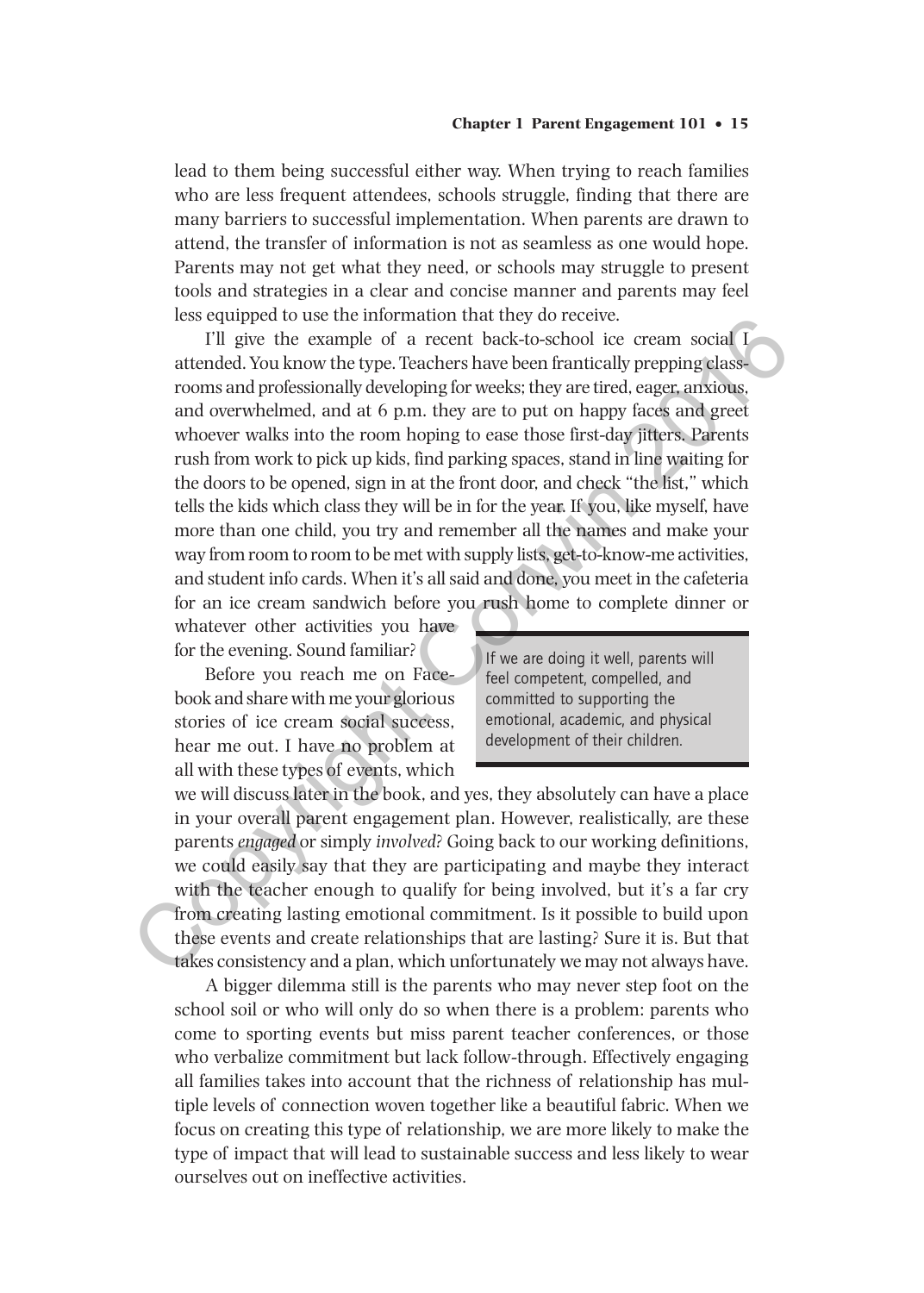# **HISTORICAL DATA ON PARENT ENGAGEMENT BENEFITS**

*Building relationships with families is about honoring the hopes and dreams that they have for their children.*

—Jackie Garvey

As much as we in education like to believe that politicians sit in an office somewhere passing laws to frustrate and stifle us, as far as parent engagement is concerned, many of the laws with a family engagement focus do have validity. For more than a few decades, we have been able to see substantial research to support the benefit of family engagement in schools. Teachers in schools with high engagement are 50 percent more likely to rate themselves as satisfied with their jobs compared to schools with low family engagement (MetLife Foundation, 2013). The research has been a great help in determining what does and does not work in terms of engagement practices and how they work to ultimately support student achievement. Most of the research has led to categories that are designed to give direction to those seeking to improve parent engagement. One of the most popular names you will hear in the work is Dr. Joyce Epstein. Her work on



*Source:* Adapted from Epstein, 2010, Figure 1.2.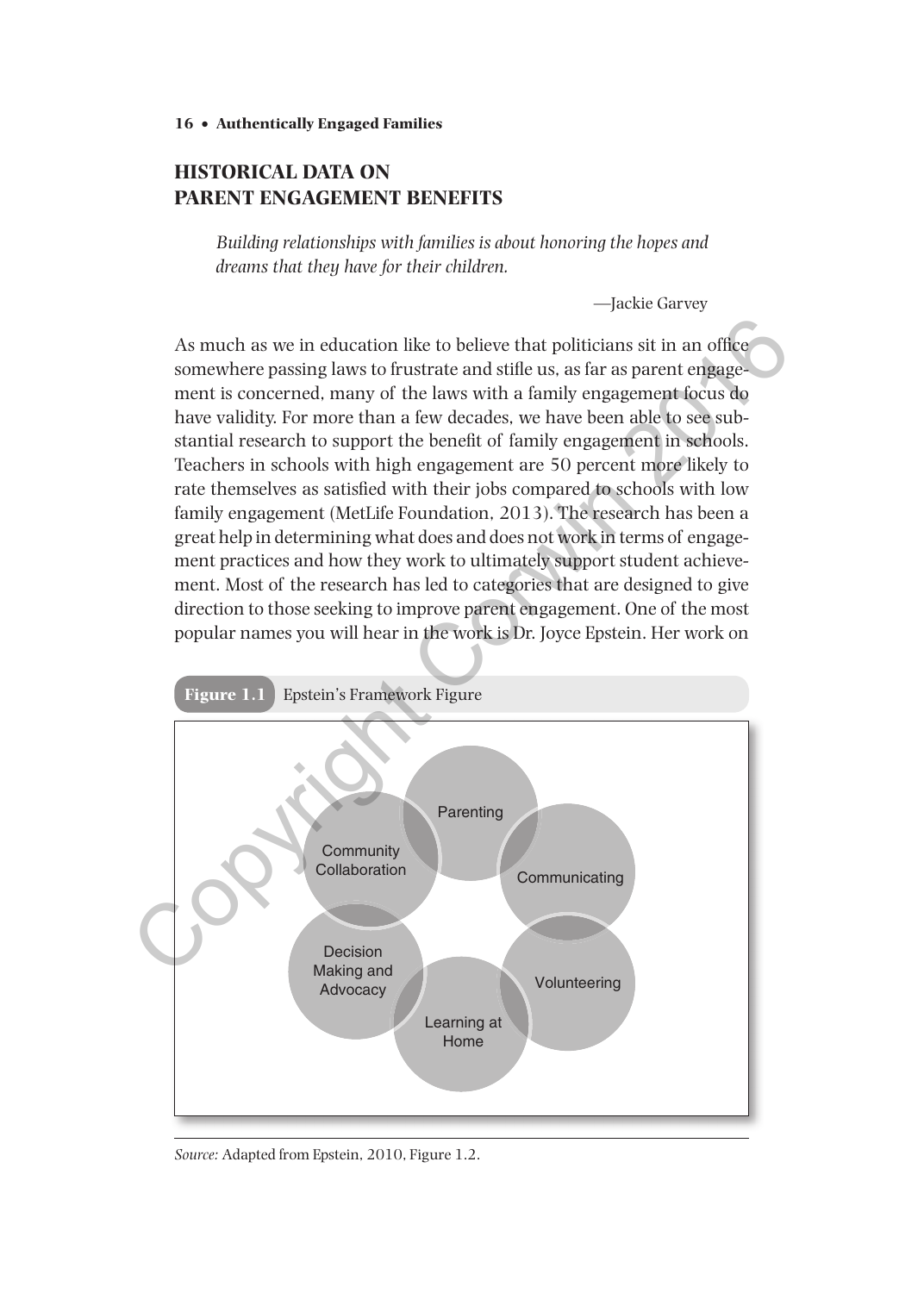#### **Chapter 1 Parent Engagement 101** • **17**

the framework of engagement discusses six types of "involvement" necessary to create a foundation of connected parents. In Figure 1.1, you will see a visual representation of these categories.

The biggest takeaway from looking at this framework is that parents must be involved in multiple ways to be successfully engaged. One of the major challenges that many traditional schools face is that they focus on only one or two of these areas of involvement and do not intentionally include all areas systemically in the school functioning levels. Throughout this book, you will be challenged to explore, on multiple levels, all of the ways in which we can effectively engage families long term.

According to evidence by Henderson and Map as published in *Home, School and Community Collaboration: Culturally Responsive Family Engagement*, some of the benefits of strong family engagement include the following:

- Higher grades and test scores
- •• More accurate academic diagnoses where applicable
- Improved attendance
- Improved social skills
- •• Reduced behavioral referrals
- Higher graduation rates

Families may also report improved satisfaction with education and increased confidence as parents feel more capable to support their children academically. The benefits for educators have been researched as well. These include teachers feeling more supported and safer in the classroom (Grant & Ray, 2015). of two of these areas of involvement and oo not mentionally<br>
include all areas systemically in the school functioning levels .<br>Throughout<br>
this book, you will be challenged to explore, on multiple levels, all of the<br>
ways

Epstein's model is not the only version currently available. The National Parent Teacher Association (National PTA) model cites six components for strong family partnerships. These components include the following:

- Being welcoming to all families
- Communicating effectively
- Reporting student success
- Including the needs of all children
- Shared power
- Collaboration with the community

The National PTA model includes research on schools with strong parent-teacher organizations; however, in schools with limited or strained parent-teacher relationships, these criteria may be harder to achieve. But remember we're working for progress, not perfection (National PTA, 2015).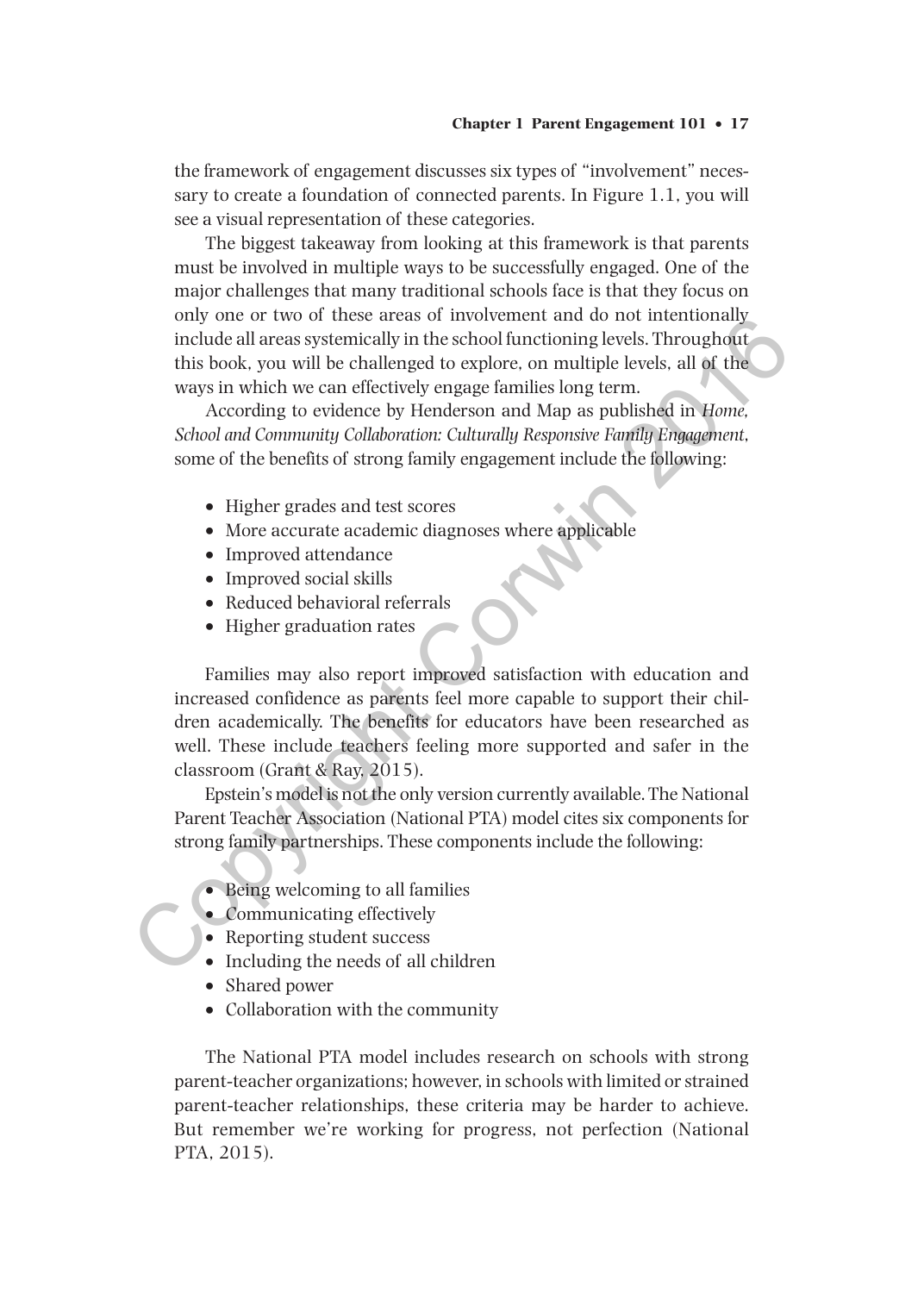For example, one of the schools that I work with is extremely successful in collaborating with the community. Enlace Academy, being a K–fifthgrade building with a population that is approximately 70 percent native Spanish speaking, has a particularly challenging job of connecting with families. While many in the building do speak at least some Spanish, I and other staff members do not, which poses an interesting dilemma, as you can imagine. During the first year of the school, it was identified that the needs of the families in and out of the school were greater than originally anticipated. By year two of the school's existence, the school added a parttime social worker, me, to assist families with access to community resources. The next step was creating partnerships with local agencies with similar missions of family support. Thus began the process of expanding school services to share building space with this community organization. One of the organizations, LaPlaza, partnered to offer a summer camp that was available to both current Enlace families and the community at large. Obviously, these efforts were significant in improving parents' connections to the school community; however, there were challenges in other areas like developing parent leaders and supporting parents with parenting at home. The attention to building this relationship was critical in addressing a need for the families and a great place to begin, but without targeting attention to the other areas like inviting parents to be decision makers or advocates leaves a gap that still needs to be filled. can imagne. During the inest year of the school, two such twas doentheed that the specified as peeds of the families in and out of the school were greater than originally anticipated. By year two of the school's existence,

Another framework is the Hoover Dempsey and Sandler Model of Parent Involvement, which was adapted by Ron Mirr in 2009 to address more of the "messages" that parents can deliver, in various formats, to encourage school achievement (Mirr, 2009). This model includes similar categories as the Epstein framework but goes a little further to break down perceptions and motivations that are needed to support the framework and how it ultimately connects to the success of individual students. Beginning strategies address behaviors we hope to see in parents, with attention given to the influence of parents. There is less attention given to specific activities that parents can engage in related to the school building and process and more focus on a pro-education atmosphere that is fostered by parents. Another important idea that this model addresses more thoroughly is the attention given to the goals of improvement, which shows that over time, parents lean into attitudes and perceptions of their children, increasing their own self-efficacy.

What all of these models have in common is that they include more than one facet of connection. Engagement is about relationship. Like any relationship, there are multiple dynamics that must be addressed. Would you want a friend who never listens to you but always tells you to listen to them? Would you want a family member who wants you to be at all of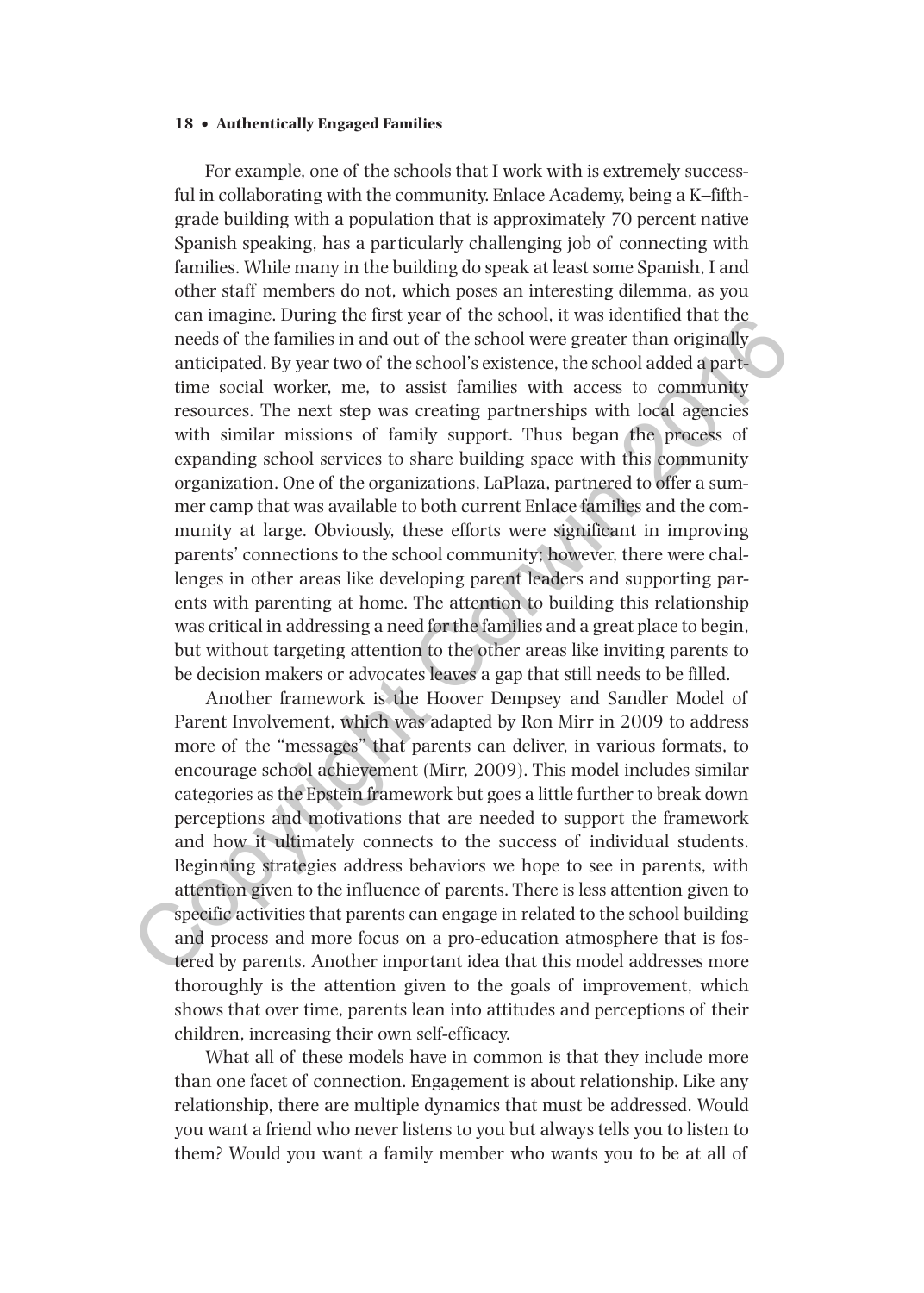their events but never makes it to yours? Would you want a work colleague who is talented but never shares their techniques for achievement with you? Of course not. One-sided, one-dimensional relationships do not build partnerships. Keep this point in mind as you read on.

## **CURRENT TRENDS IN PARENT ENGAGEMENT**

Much of the current research that is used to direct parent and family engagement programs came into focus during the early 2000s and was based on data of that time. However, the drastic changes in the economy and social climate that have taken place in the last ten years have caused some shifts that impact what educators are faced with when they enter the classroom. Because of this, I have included some information on current data with relation to parent and teacher perceptions and behaviors. The newness of this information means that it is more current, but also that there has not been as much time to test implementation theories derived from this data. As we go through the current trends section, understand that the previously noted research still has validity. These new findings can be added to current practices as a method of enhancing program goals and outcomes. **CURKENT TRENDS IN PARENT ENGAGEMENT**<br>
Much of the current research that is used to direct parent and family<br>
engagement programs came into locuse during the early 2000s and was<br>
based on data of that time. However, the d

One exciting piece of research that begins to broaden the definition of family engagement is that conducted in 2008 by Yun Mo and Kusum Singh. This research describes three distinct constructs of parents' relationships and involvement in their children's lives:

- •• Parents' direct involvement in school
- The parent-child relationship
- Parental educational aspirations for the child (Mo & Singh, 2008)

These data are beneficial because they give more direction to where schools can put their energy while investing in improving engagement. These constructs take the perception of parent and family engagement beyond the traditional volunteer model that we see most often. The concept that parents can be engaged solely in relationships with their children or in encouraging expectations without necessarily entering the school building has long been discredited.

In their research, Mo and Singh look at how these different constructs impact the outcomes for students. By polling students about their parents' involvement in areas such as how often their parents asked about school or assisted with school projects, they were able to correlate the findings with the students' performance in school. The research was clear.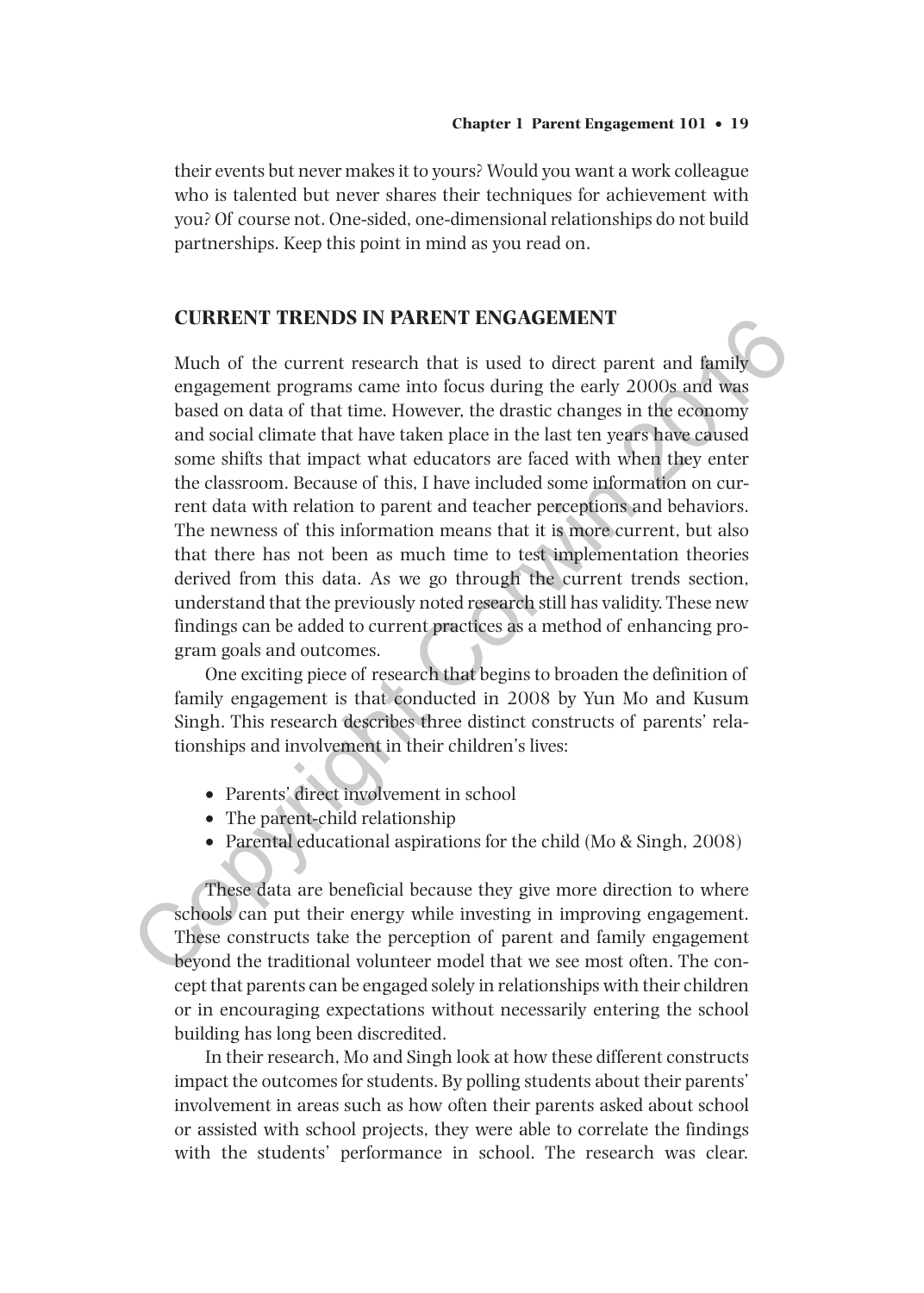Significant impact can be seen, even in the upper elementary and middle school grades, when parents show interest in and support academic interests. The report also gives suggestions for how to create partnerships between school and home, stating, "Schools and parents can create formal and informal ways to have positive and ongoing two-way flow of information and care to support higher school engagement and achievement of young adolescents" (Mo & Singh, 2008, p. 9).

Additional data taken from a small study done by Michael Lawson in 2003 give some background on why these findings are important. The perceptions of parents and teachers are quite divergent. These perceptions lead to some of the inconsistencies in effective parent engagement programs. Parents and teachers from a Title I school with over 800 students and 60 staff were polled in interview and focus group fashion to determine the perceptions that impact the engagement of parents in the building (Lawson, 2003). Some key findings from this study: mento young aconsects (wite simple, 2008, p. 9).<br>
Additional data taken from a small study done by Michael Lawson in<br>
2003 give some background on why these findings are important. The<br>
perceptions of parents and teachers

- Parents have knowledge of expected involvement in schools.
- Parents have deeper core concerns for their children, which may not connect with these expected activities.
- Parents were reluctant to have honest conversations about schools. on school grounds, alluding to fear.
- Parents' desire for academic success was outweighed, for some, by concerns for basic living needs and survival.
- •• Parents valued the school commitment to teaching more than academics.
- •• Some parents felt ignored when it came to the needs of their children.

These and other assertions lead to the necessity of relationships. Parents have a longing for deeper relationships with schools that are focused on holistic development. There is trepidation, especially amongst needy families, as they know the stakes are high. Without an education, the likelihood that their children will be able to achieve or even survive the modern world is unlikely. Parents know this and want a partner in preventing it from coming to pass.

Teachers, however, shared different opinions. Some of the findings of this study echo the sentiments that I shared when describing my parents. Here are some points of note:

- Parents should be there when teachers need them.
- Parents should volunteer regularly in the building.
- Schools need the support of parents through modeling of socially acceptable behaviors.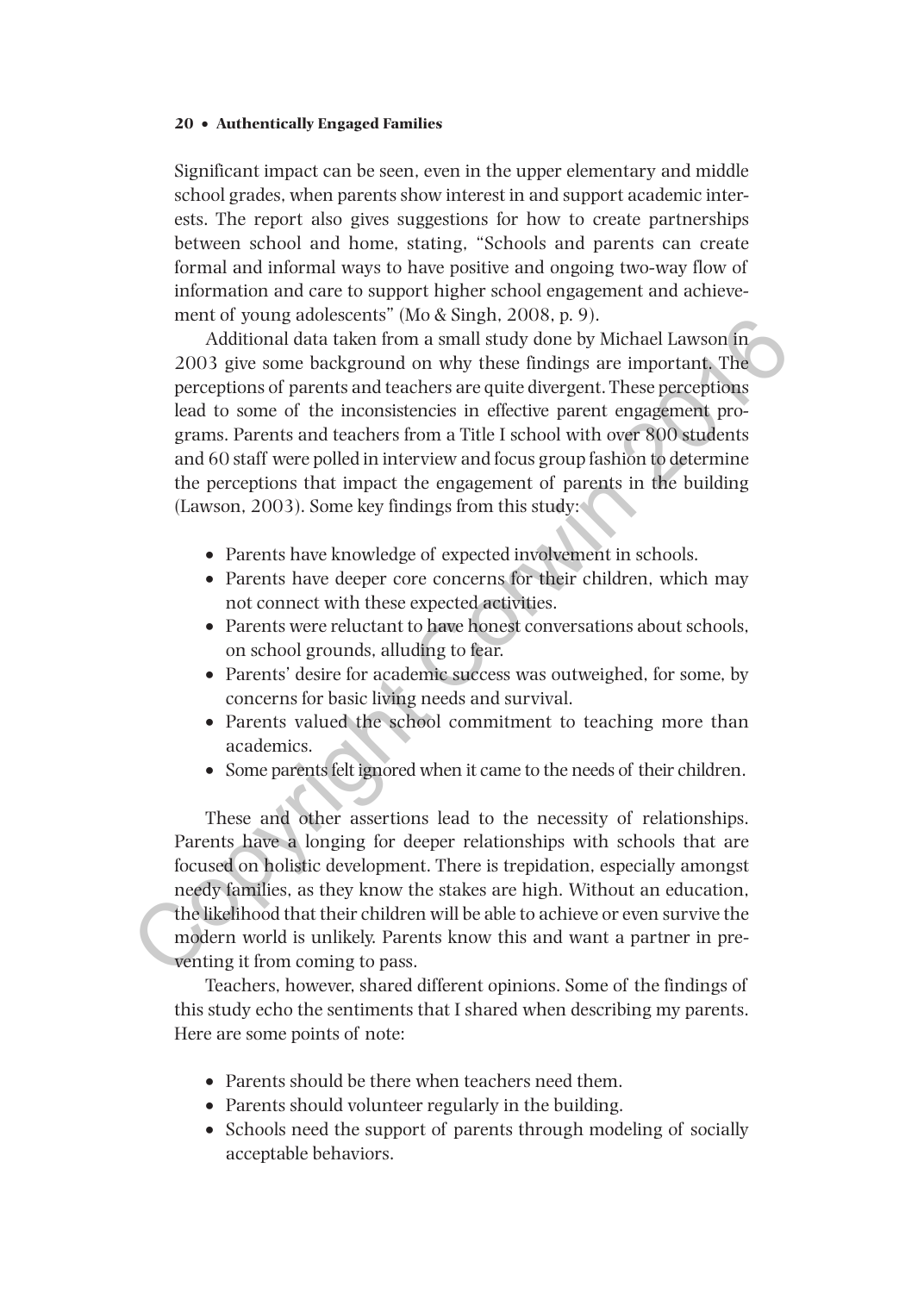- Teachers view some parents as deserving of two-way support and others as not, based upon their personal circumstances, such as working hours.
- Teachers view common practices of serving food or offering incentives to parents as "bribery."
- •• Teachers feel ill-equipped for and overwhelmed by the level of need.

For teachers, most of what they hoped to see in terms of parent engagement can be broken down into two categories: in-school or out-ofschool support of school policy, procedures, and activities. Furthermore, the teachers typically acknowledged the needs of the families but felt untrained and experienced varying levels of commitment to addressing these high-level needs.

Some of the general themes were overlapping. For instance, parents' desire for academic success being outweighed by basic living needs was also felt by teachers. The question that is raised is how can schools assist with these needs with shrinking budgets and limited resources, while still trying to overcome academic deficits? In the next chapter, we will look at various family types and begin to brainstorm how to address some of the needs in a thoughtful way. For teachers, most of what they hoped to see in terms of parent<br>engagement can be broken down into two categories: in-school or out-of-<br>school support of school policy, procedures, and activities. Eurithemore,<br>the teacher

#### Vision

- What historical data most surprise you? Why?
- Do you believe the current data about families reflect your building? Why or why not?
- Does your school have an official parent engagement plan?
- If so, what is your role? How effective are you at engaging families?
- As a unit, do you feel you are serving the best interest of the parents and families in your school? Consider 3–5 words you would like to be synonymous with the family engagement efforts of your school or classroom.
- Are you meeting your own expectation?

#### Plan

- How much time do you plan to devote specifically to parent and family engagement?
- How will you adjust your other duties to make room for this in your day?
- Where, or how, will you document your efforts?

*(Continued)*